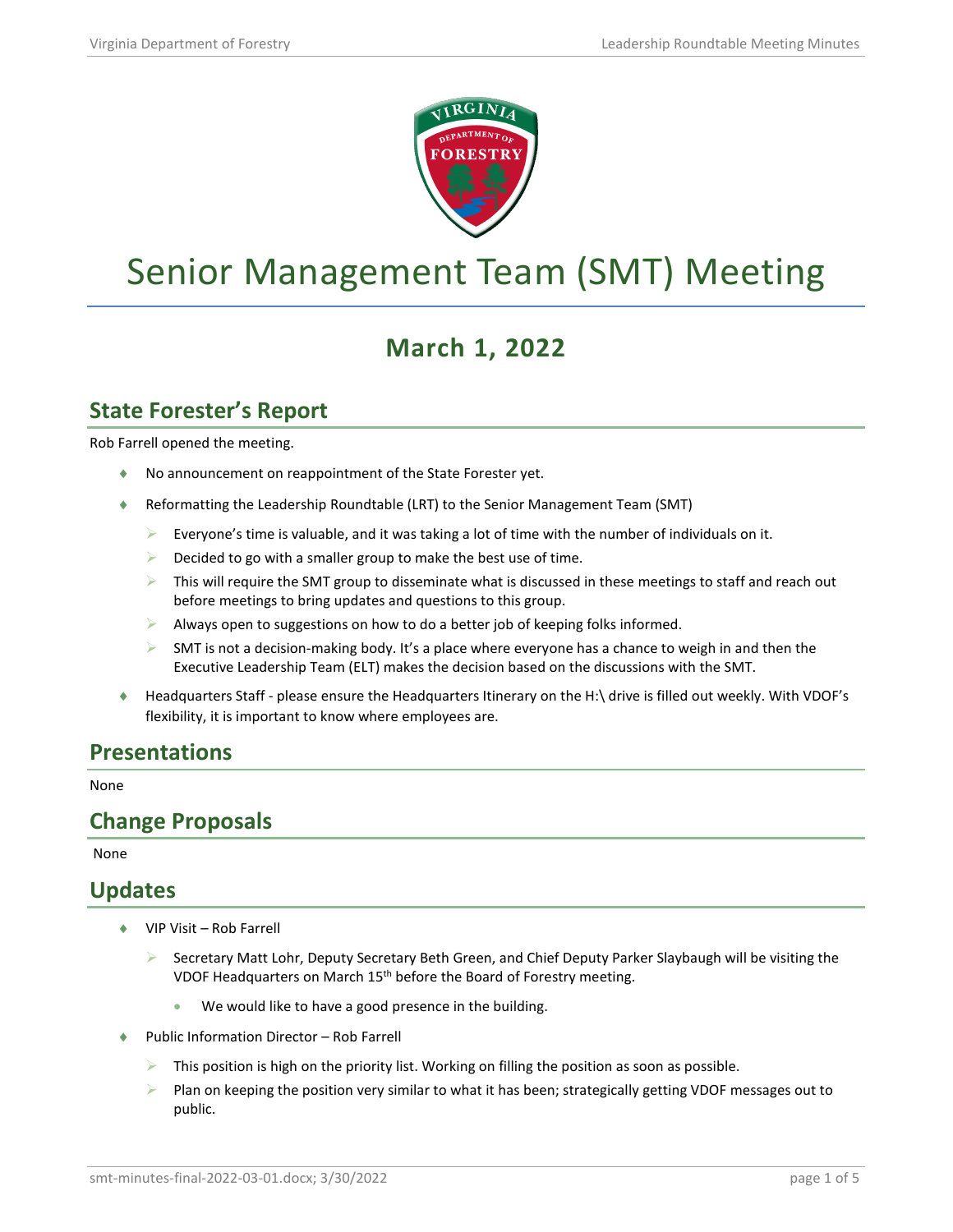- ♦ General Assembly Legislation Rob Farrell
	- $\triangleright$  Virginia Forestry Association Executive Director Corey Connors is doing a lot of great things.
		- The Forest Sustainability Fund was established to reimburse localities for revenue they lost through Land Use taxation of forest lands.
			- VDOF will be responsible for developing a program and a plan for localities to apply for funds.
		- A bill to give a tax credit for landowner's share of the Hardwood Cost-share Program is also set to be signed by the Governor.
	- Lots of Urban Forestry legislation and discussion of VDOF's role in Urban Forestry.
- ♦ General Assembly Budget Rob Farrell and John Colligan
	- $\triangleright$  Thanks to Secretary Ring and a great revenue year for the state, it's a great year for VDOF with budget amendments.
	- $\triangleright$  The urban forestry and state forest funding requests are the only two that were adjusted. All other VDOF budget request items are still in.
	- $\triangleright$  There will be either a 4% or 5% employee raise for the next two years.
- Reopening New Kent Nursery Ed Zimmer
	- $\triangleright$  Reopening the New Kent Nursery will provide us the ability to provide up to 9 million hardwood and 7 million loblolly seedlings.
	- $\triangleright$  First step will be to hire a consultant to evaluate the property and buildings.
		- Hope to receive a plan by fall to begin reopening.
	- $\triangleright$  Next step will be to hire one or two staff to implement the plan and get everything up and running.
	- $\triangleright$  Goal is to be producing seedlings in 2025.
	- $\triangleright$  Virginia is producing 25% of seedlings provided by state nurseries in the entire nation.
- Agency Surplus John Colligan
	- $\triangleright$  With position vacancies, an equipment surplus sale, and rearranging how certain bills are paid, it has left the agency with a one-time surplus of funds.
		- Funding for research, transponder updates for the dozers, technology improvements for Headquarters training room and board room, camera and video equipment for Public Information, improvements for all three regions, and updated lab equipment are some of the things for which these funds will be used.
- Headquarters Phone System John Colligan
	- $\triangleright$  Replacing VDOF's phone system at Headquarters with a Verizon Voiceover IP through VITA.
	- $\triangleright$  The new system will have modern capabilities. Ability to download an app and not required to have a landline.
	- $\triangleright$  Would like to put in a limited number of landlines (main line, program areas).
	- $\triangleright$  John will send a list to the SMT with projected landline areas.
- ♦ Agency Calendar Rob Farrell, Janet Muncy
	- We need a central agency calendar for when things are being scheduled so people can see what has already been scheduled.
		- It only works if people use it. How do we get people to use it?
		- Janet reviewed that there is an event calendar on the intranet that all employees are able to submit events.
		- Ed requested that Janet send instructions on how to use the events calendar.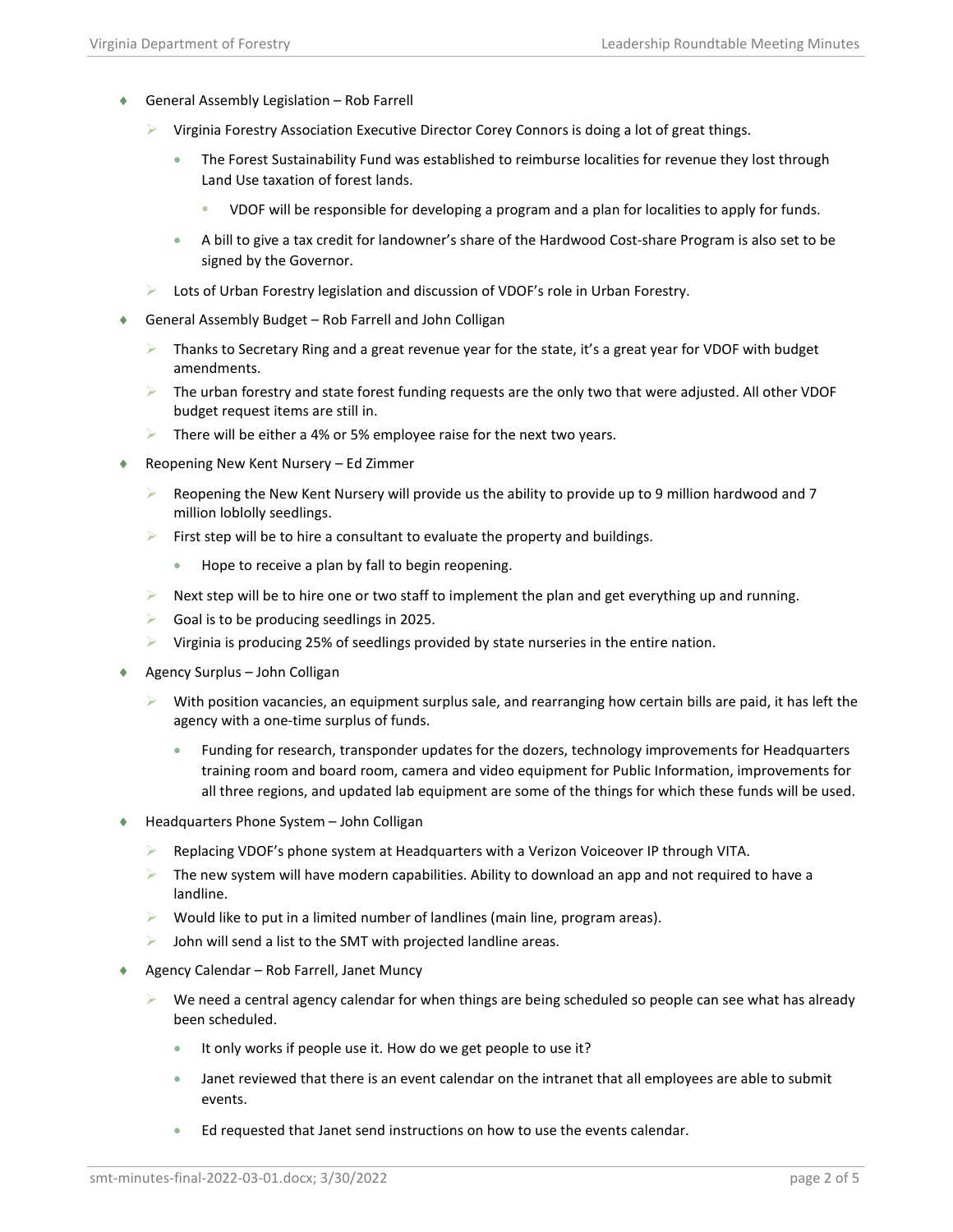- Ed will send a message out in regards to putting events on the calendar and the instructions on how to.
- Staff should be using the intranet to access policy and procedures, forms, templates, as well as events.
- Grants Management Project Update John Colligan
	- $\triangleright$  We are in the process of putting VDOF forms and processes into the new grant system.
		- Once all programs are in, the program managers will test the system to ensure everything works as needed.
- ♦ IFRIS Transition to ESRI John Colligan, Parik Patel
	- $\triangleright$  Working on moving from IFRIS to ESRI, a more cost-efficient system.
	- $\triangleright$  Transition will take approximately two years.
- ♦ Surplus Funds, Regional Forester Research Assignments Ed Zimmer
	- Brad Carico is researching the use and need of tablets for staff. Information is due to Ed Zimmer by May 15.
	- $\triangleright$  Bryant Bays is researching retrofitting all the transports with backup cameras. Information is due to Ed Zimmer by April 1.
	- $\triangleright$  Bryant Bays is looking at VDOFs master keys, who needs universal access and how many locks are needed. Information is due to Ed Zimmer by July 1.
	- **EX** Robbie Talbert is researching where we need office cleaning and yard work contracts. Information is due to Ed Zimmer by April 1.
	- $\triangleright$  Robbie Talbert is researching ATV and UTV needs. Information is due to Ed Zimmer by April 1.
- ♦ All-Agency Meeting Plans Ed Zimmer for Hector Rivera
	- $\triangleright$  There will be an All-Agency Meeting 9 am  $-$  3:45 pm on June 29 at UVA Darden School of Business in Charlottesville. Everyone is expected to be there!
	- $\blacktriangleright$  There will be limited opportunity for lodging.
	- $\blacktriangleright$  Planned events currently:
		- Morning session will be all VDOF.
		- Eight one-hour breakout sessions in the afternoon.
		- Please solicit ideas for the breakout sessions and send ideas to Hector.
		- Agency photo, exhibitors, lunch and snacks
- ♦ Annual Forest Management Academy Plans Dean Cumbia
	- $\triangleright$  There is a planning committee working on developing an enhanced training for field foresters, forest technicians, state forest and nursery staff.
	- Considering two separate events.
		- A Western Region event that will be hardwood focused.
		- An Eastern / Central Region event that will be pine and hardwood focused.
		- Both will have forest health and longleaf subject matters.
		- Possible dates are September 12-16 (East/Central) and September 26-30 (Western).
- Watershed/Stewardship Positions Terry Lasher
	- $\triangleright$  The position description and job announcement are ready to go. Waiting on signed paper work from Secretary Lohr.
	- $\triangleright$  The next step will be setting up interviews for applicants.
	- $\triangleright$  There will be one position per region. A great opportunity for VDOF staff.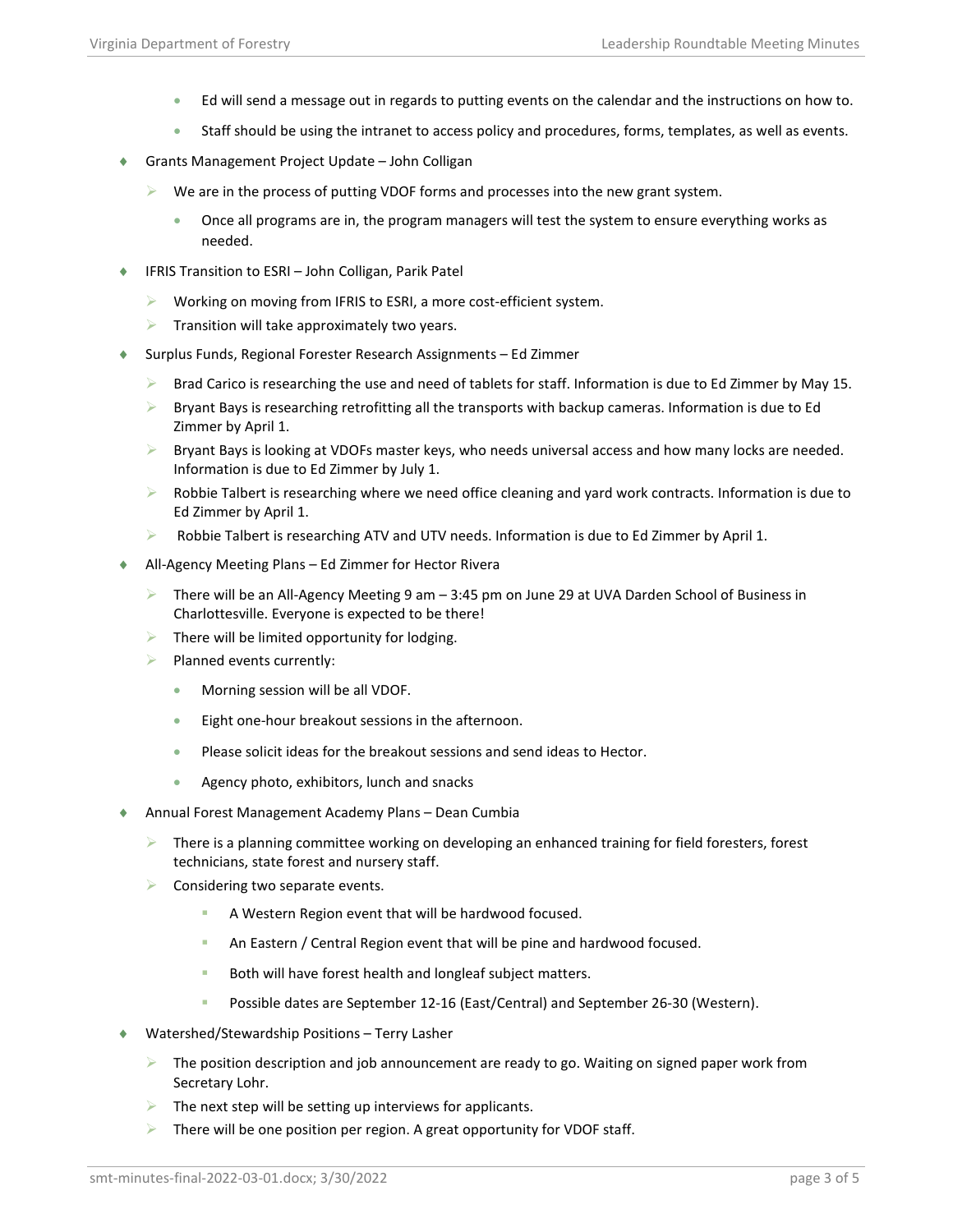- ♦ Federal Infrastructure Investment and Jobs Act (IIJA) Funding Rob Farrell
	- Congress has passed and there will be billions of dollars coming to forestry. Much of it focused on catastrophic fires in the west.
	- $\triangleright$  Money was assigned to mitigation grants, forest thinning, and other things.
	- Congress left \$200 million for the State Foresters to decide what to do with it.
		- The State Foresters have decided to implement forest actions plans with the funds.
		- \$200 million divided over the next five years allocated to the existing core programs: fire, forest management, forest health, and urban and community forestry.
		- Each year, each state gets to decide what percentage goes to what program.
		- The USDA Forest Service is working on having no match for these funds.
		- Think about what we would do with these funds that won't require a match.
- ♦ Jason Braunstein has moved to the Fire and Emergency Response Branch in a GIS/IT supporting role.
- ♦ Jim Pugh has moved under the supervision of the Utilization and Marketing Branch supporting the Conservation Branch.
- ♦ Lisa Deaton is heading the uniform committee. If you have any ideas or suggestions on uniforms, reach out to her or the uniform committee member in your region.
- ♦ Information Technology 73 laptops are being replaced. Working on replacing all leased copiers and printers with purchased ones.
- ♦ Public Information
	- We have myvaforest.org domain that is currently not being used. Currently redirecting to dof.virginia.gov but could be used for specific campaign for forest landowners, state forests, or other ideas. If you have ideas, please let Janet Muncy know.
- ♦ Western Region
	- Have been trying to lease the houses at Matthews State Forest but that didn't work out. Current plan is to lease the Matthews State Forest Office out to the local NRCS and VDOF is moving to the Matthews State Forest houses.
- ♦ Conservation
	- **F** Forestry Inventory Analysis (FIA) has moved from the Forest Resource Management Branch to Utilization and Marketing Branch.
	- $\triangleright$  Forest Carbon Symposium will be held in June.
	- $\blacktriangleright$  Easement monitoring is in the field this year.
- ♦ Finance
	- $\triangleright$  EVA's new platform will be online May 1. New training will be required for some staff. As more information comes in, Lauren Sumner will let you know.
	- $\triangleright$  Quick quotes will be stopping on April 15 and will not be available until May 2. If you have any quick quotes, please get them to Corey Richie prior to April 15.
	- Cardinal Human Resource module is on hold until fall of 2022. Will keep you informed of updates.
- Future SMT meetings
	- $\triangleright$  Next meeting April 5
	- Reschedule May 3 to May 10
	- $\triangleright$  Reschedule June 7 to June 28